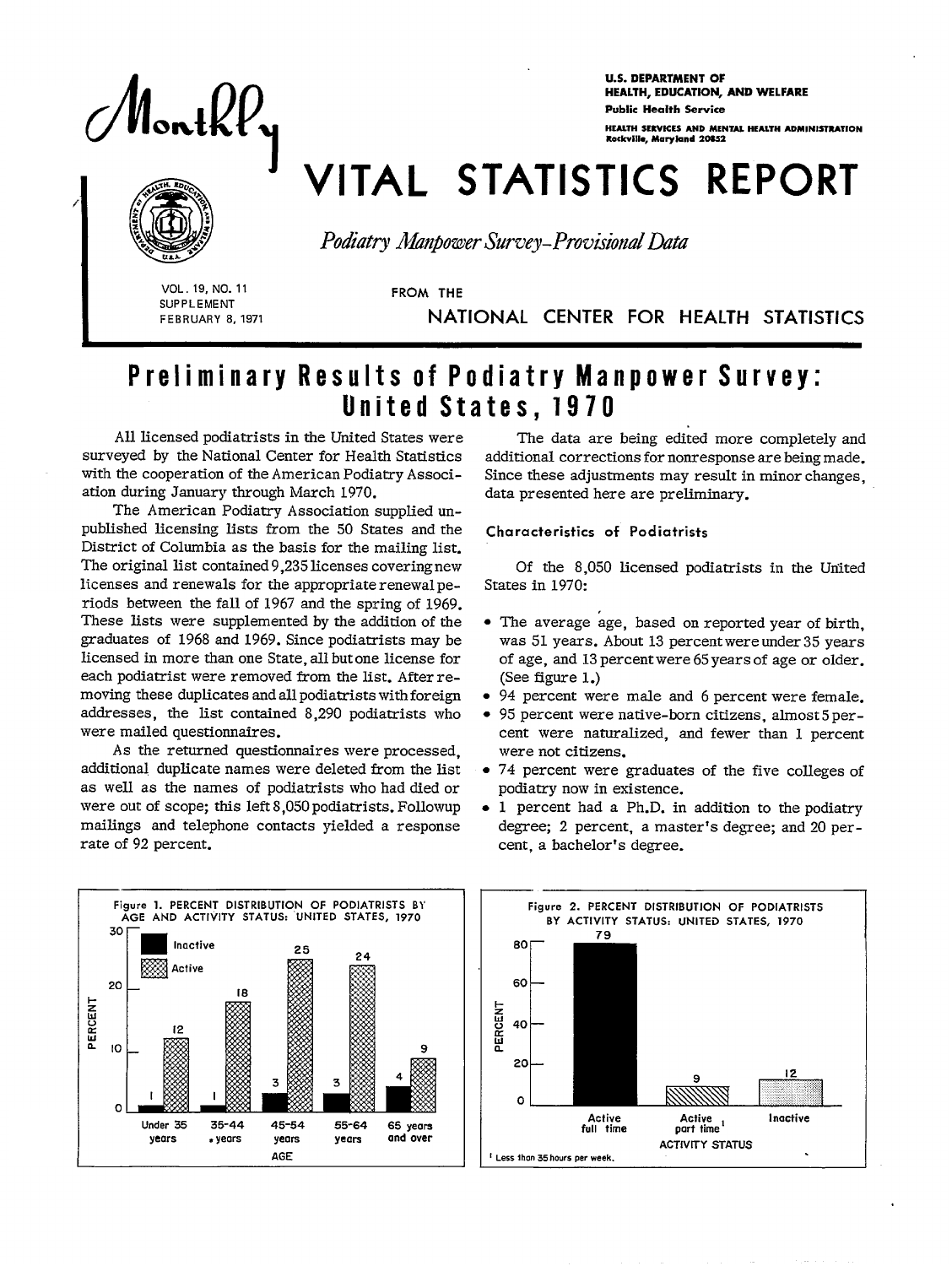Table 1. Number of podiatrists and ratio to population, by activity status and region: United States, 1970

| Region                                                             | podiatrists                      | Number<br>οf                   | Ratio per<br>100,000<br>population |                          |
|--------------------------------------------------------------------|----------------------------------|--------------------------------|------------------------------------|--------------------------|
|                                                                    | A11                              | Active                         | A11                                | Active                   |
| United<br>$States--$                                               | 8,050                            | 7,045                          | 4.0                                | 3.5                      |
| Northeast-----<br>North Central-<br>$South-----$<br>West---------- | 3,381<br>2,298<br>1,158<br>1,213 | 2,962<br>2,042<br>999<br>1,042 | 6.9<br>4.1<br>1.8<br>3.6           | 6.1<br>3.6<br>1.6<br>3.1 |

<sup>1</sup>Total resident population, July 1, 1969,<br>published by the U.S. Bureau of the Census in<br>Current Population Reports, Series P-25, No. 436, Jan. 1970.

- 70 percent were licensed in only one State; 23 percent, in two States; and 7 percent, in three States or more.
- The average length of active podiatric practice was 21 vears.
- 79 percent were active in podiatry full time and 9 percent part time. The other 12 percent were inactive. (See figure 2.)

### Ratio of Podiatrists to Population by Geographic Location

Of the 8,050 licensed podiatrists, 7,045 were active practitioners either full time or part time. The ratio of all the podiatrists to the total resident population in the United States was  $4$  per 100,000 (table 1). The Northeast Region had the highest ratio. The ratios of active podiatrists to the population were similar. The U.S. ratio of active podiatrists to the population was 3.5 per 100,000. The Northeast Region was again highest with 6 per 100,000, and the South the lowest with  $2.$ 

The State with the highest ratio of all podiatrists (active and inactive) to population was Massachusetts with 9 per 100,000; Alabama, Hawaii, Mississippi, and South Carolina had the lowest ratios of less than 1 per 100,000 population. Massachusetts and Mississippi again had the highest and lowest ratios of active podiatrists to population, 7.2 and 0.3, respectively. (See table 2.)

#### **Active Podiatrists**

Eighty-eight percent of all podiatrists were actively engaged in podiatry. Of these 7,045 podiatrists,

Number of podiatrists and ratio to Table 2. population, by activity status and State: United States, 1970

|                                                                                                                                                                                                                                                                                                                                                                                                                                                                             |                                                                                                                                                             | Number<br>оf                                                                                                                                              | Ratio per<br>100,000                                                                                                                                                                                   |                                                                                                                                                                                      |
|-----------------------------------------------------------------------------------------------------------------------------------------------------------------------------------------------------------------------------------------------------------------------------------------------------------------------------------------------------------------------------------------------------------------------------------------------------------------------------|-------------------------------------------------------------------------------------------------------------------------------------------------------------|-----------------------------------------------------------------------------------------------------------------------------------------------------------|--------------------------------------------------------------------------------------------------------------------------------------------------------------------------------------------------------|--------------------------------------------------------------------------------------------------------------------------------------------------------------------------------------|
| State                                                                                                                                                                                                                                                                                                                                                                                                                                                                       | podiatrists                                                                                                                                                 |                                                                                                                                                           | popuĺation <sup>1</sup>                                                                                                                                                                                |                                                                                                                                                                                      |
|                                                                                                                                                                                                                                                                                                                                                                                                                                                                             | All                                                                                                                                                         | Active                                                                                                                                                    | All                                                                                                                                                                                                    | Active                                                                                                                                                                               |
| United<br>States-                                                                                                                                                                                                                                                                                                                                                                                                                                                           | 8,050                                                                                                                                                       | 7,045                                                                                                                                                     | 4.O                                                                                                                                                                                                    | 3.5                                                                                                                                                                                  |
| Alabama-------<br>Alaska--------<br>Arizona-------<br>Arkansas------<br>California----<br>colorado------<br>Connecticut---<br>Delaware <mark>---</mark>                                                                                                                                                                                                                                                                                                                     | 26<br>$\frac{5}{47}$<br>23<br>862<br>79<br>206<br>22                                                                                                        | 20<br>$rac{2}{37}$<br>18<br>733<br>70<br>180<br>22                                                                                                        | 0.7<br>1.8<br>2.8<br>1.2<br>4.4<br>3.8<br>6.9<br>4.1                                                                                                                                                   | 0.6<br>0.7<br>2, 2<br>0.9<br>3.8<br>3.3<br>6.0<br>4.1                                                                                                                                |
| District of<br>Columbia-----<br>Florida-------<br>Georgia-------<br>Hawaii--------<br>Idaho---------<br>Illinois------<br>Indiana-------<br>Iowa----------<br>Kansas--------<br>Kentucky------<br>Louisiana-----<br>Maine---------<br>Maryland------<br>Massachusetts-<br>Michigan------<br>Minnesota-----<br>Mississippi---<br>Missouri------<br>Montana-------<br>Nebraska------<br>Nevada--------<br>New Hampshire-<br>New Jersey----<br>New Mexico----<br>New York----- | 69<br>249<br>65<br>6<br>17<br>737<br>158<br>105<br>50<br>61<br>42<br>24<br>105<br>501<br>287<br>82<br>9<br>97<br>14<br>45<br>18<br>26<br>417<br>22<br>1,378 | 57<br>190<br>57<br>5<br>16<br>600<br>146<br>94<br>45<br>55<br>40<br>22<br>98<br>395<br>271<br>78<br>8<br>85<br>14<br>42<br>16<br>21<br>360<br>20<br>1,232 | 8.6<br>3.9<br>1.4<br>0.8<br>2.4<br>6.7<br>3.1<br>3.8<br>$\overline{2.2}$<br>1.9<br>1.1<br>2.5<br>2.8<br>9.2<br>3.3<br>2.2<br>0.4<br>$\frac{2.1}{2.0}$<br>3,1<br>3.9<br>3.6<br>$\frac{5.8}{2.2}$<br>7.5 | 7.1<br>3.0<br>1.2<br>0.6<br>2, 2<br>5.4<br>2.9<br>3.4<br>1.9<br>1.7<br>1.1<br>2, 2<br>$\frac{2}{7}$ . 2<br>3.1<br>2.1<br>0.3<br>1.8<br>2.0<br>2.9<br>3.5<br>2.9<br>5.0<br>2.0<br>6.7 |
| North<br>Carolina-----<br>North Dakota--<br><u> Ohio----------</u><br>Oklahoma------<br>Oregon--------<br>Pennsylvania--<br>Rhode Island--                                                                                                                                                                                                                                                                                                                                  | 57<br>6<br>563<br>53<br>39<br>760<br>61                                                                                                                     | 56<br>6<br>526<br>47<br>35<br>690<br>56                                                                                                                   | 1.1<br>1.0<br>5.2<br>2.1<br>1.9<br>6.4<br>6.7                                                                                                                                                          | 1.1<br>1.0<br>4.9<br>1.8<br>1.7<br>5.8<br>6.1                                                                                                                                        |
| South<br>Carolina-----<br>South Dakota--<br>------------<br>rexas-------<br>Utah--------<br>Vermont-------<br>Virginia------<br>Washington----<br>West Virginia-<br>Wisconsin-----<br>Jyoming--                                                                                                                                                                                                                                                                             | 16<br>16<br>39<br>209<br>26<br>8<br>64<br>70<br>49<br>152<br>8                                                                                              | 13<br>15<br>29<br>188<br>25<br>6<br>58<br>64<br>43<br>134<br>5                                                                                            | 0.6<br>2.4<br>1.0<br>1.9<br>2.5<br>1.8<br>1.4<br>2.1<br>$\frac{2.7}{3.6}$<br>2.5                                                                                                                       | 0.5<br>2.3<br>0.7<br>1.7<br>$\overline{2.4}$<br>1.4<br>1.2<br>1.9<br>2.4<br>3.2<br>1.6                                                                                               |

<sup>1</sup>Total resident population, July 1, 1969,<br>published by the U.S. Bureau of the Census in Current Population Reports, Series P-25, No. 436, Jan. 1970.



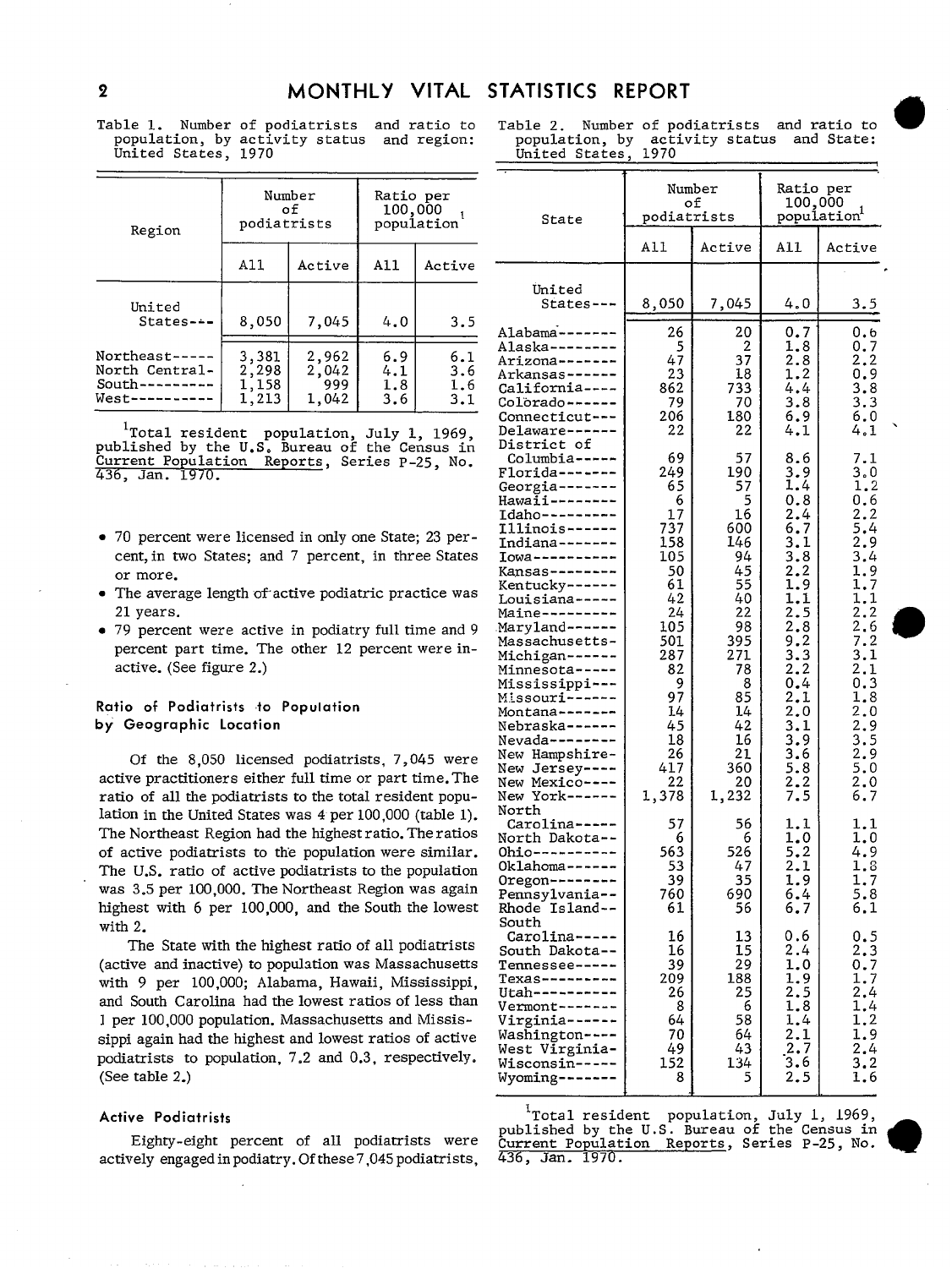

'?0 percent were active fulltimeand 10 percent were About 90 percent of active podiatrists indicated

percent) was higher than that of female podiatrists (See figure 3.)

94 percent of all active podiatrists, the majority cent of the active podiatrists reported that they spent being in solo practice. Only 6 percent were employees. some hours each week in teaching at a college of (See table 3.) podiatry; 7 percent, in podiatric research; and 11 per-

active part time.  $\Box$  general practice as their primary activity. Of the re-As might be expected, the average age (50 years) maining 10 percent, 6 percent indicated surgery as of the active podiatrists was lower than that of the their primary **activity,** 1 percent podogeriatrics, and inactive group (58 years). The proportion of male 3 percent foot orthopedics. Surgery was listed as the podiatrists who were active in their profession (90 secondary activity by 34 percent of active podiatrists.

(60 **percent).** Nearly all of the active podiatrists spent some hours each week in patient care (fig. 4). About 3 per-

| Principal form of<br>employment                                                                                                                                            | Number                                    | Percent                                  | 50 I                                            |
|----------------------------------------------------------------------------------------------------------------------------------------------------------------------------|-------------------------------------------|------------------------------------------|-------------------------------------------------|
| $Total-----$                                                                                                                                                               | 7,045                                     | 100.0                                    | 42<br>40                                        |
| Private employment ---                                                                                                                                                     | 6,900                                     | 97.9                                     | 29                                              |
| Self-employment--<br>---------<br>Solo practice-------------<br>Partnership practice------<br>Group practice-<br>Organization or institution-<br>Other employment--------- | 6,600<br>6,018<br>452<br>130<br>72<br>228 | 93.7<br>85.4<br>6.4<br>1.9<br>1.0<br>3.2 | PERCENT<br>20<br>20<br>п<br>10<br>7<br>4<br>3   |
| Covernment employment ---                                                                                                                                                  | 145                                       | 2.1                                      | o<br>20-29 30-39 40-49 50-<br>$10 - 19$<br>Less |
| Federal-<br>State or local ----------                                                                                                                                      | 80<br>65                                  | 1.2<br>0.9                               | than IO<br><b>HOURS PER WEEK</b>                |